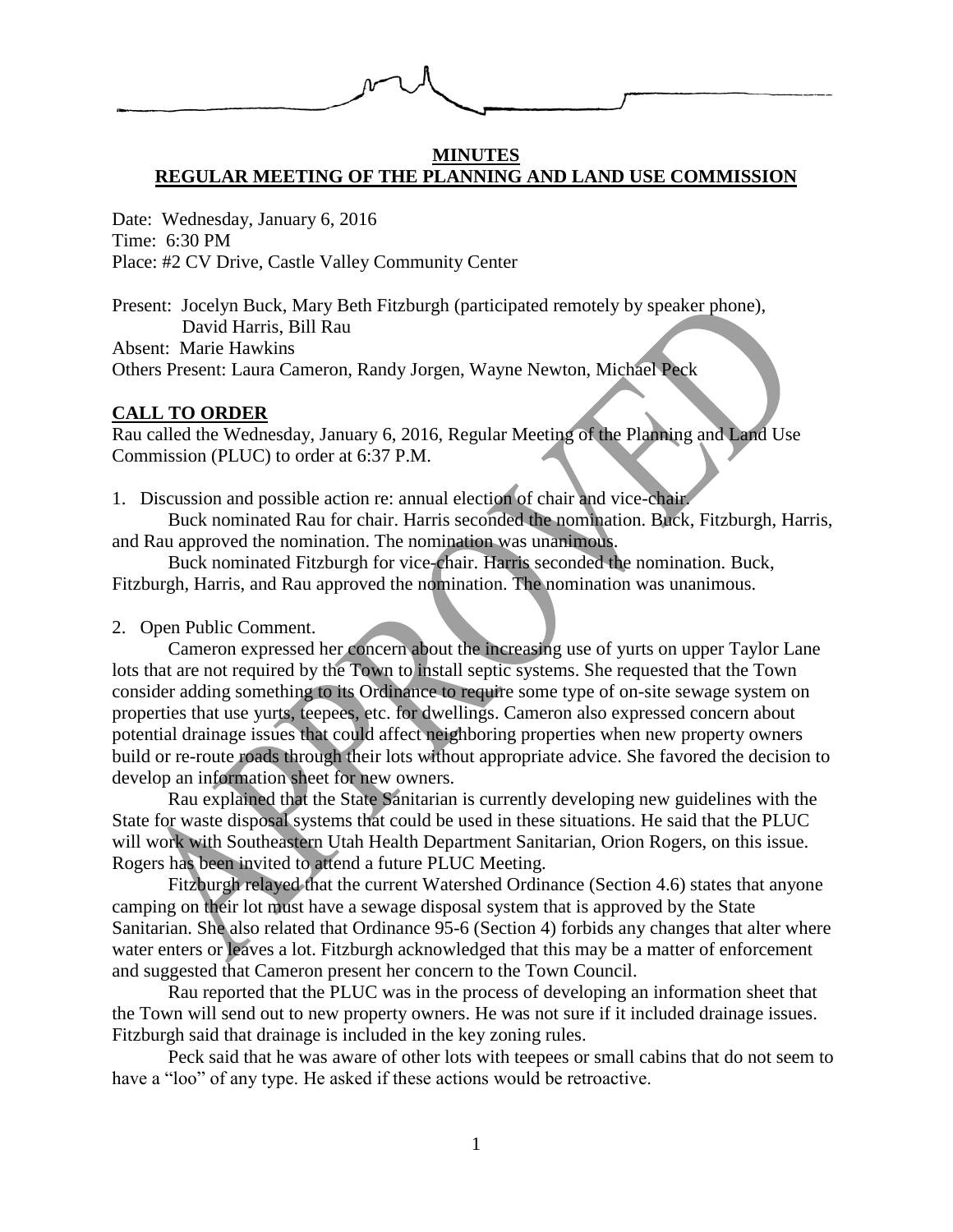

Fitzburgh replied that the Watershed Protection Ordinance was written early in the Town's history. She said that, even if a structure may be grandfathered in, it would still need to have a waste disposal system.

Roth added that the proposed key zoning information sheet would target new owners as well as lots that are not in compliance. She said that Orion Rogers is fully onboard to ensure that all lots are in compliance.

Cameron said that San Juan County has a rule that all septic systems must be updated to current standards when a lot is sold.

Fitzburgh observed that there are certainly old systems within Castle Valley that do not meet current code.

## 3. Approval of minutes.

Regular Meeting of December 2, 2015.

Fitzburgh moved to approve the Minutes of December 2, 2015, as presented. Buck seconded the Motion. Buck, Fitzburgh, Harris, and Rau approved the Motion. The Motion was passed unanimously.

## 4. Reports.

Correspondence – None.

Town Council Meeting – Fitzburgh.

Fitzburgh reported that the Town Council (TC) had liked the draft of key zoning rules and approved putting it on the Town's letterhead and covering the cost of the mailing. Roth will pick up an updated list of property owners from the County Recorder's office on Thursday. Fitzburgh also reported that David Harris was approved to fill the PLUC vacancy. She relayed that the TC would be sending someone to the CIB Meeting that was scheduled for today. She also reported that the TC is reviewing permit fees. She reported that a cost analysis from Roth, the Permit Agent, reveals that the Town does not break even if time for giving general building information to prospective buyers or builders is included. She noted that it is not clear whether permit fees should cover that cost. According to Fitzburgh, the decision to raise fees is up to the TC; although in the past, the PLUC Chair and the Permit Agent collaborated on the analysis. More recently, she said, Roth has prepared the cost analysis on her own. PLUC Members agreed that Roth will send her recommendations to the PLUC for comments before submitting the recommendation to the TC. Lastly, Fitzburgh reported that the TC approved the conditional use permit and business license renewals as recommended by the PLUC.

## Permit Agent.

Roth submitted a report for permit activity during December 2015 which included a Certificate of Occupancy inspection on Lot 124 Pace and a Temporary Dwelling Permit for an RV on Lot 298 Pope.

Procedural Matters – None.

# **NEW BUSINESS**

5. Discussion and possible action re: recommendation to Town Council regarding lot line adjustment between Lots 373 and 389.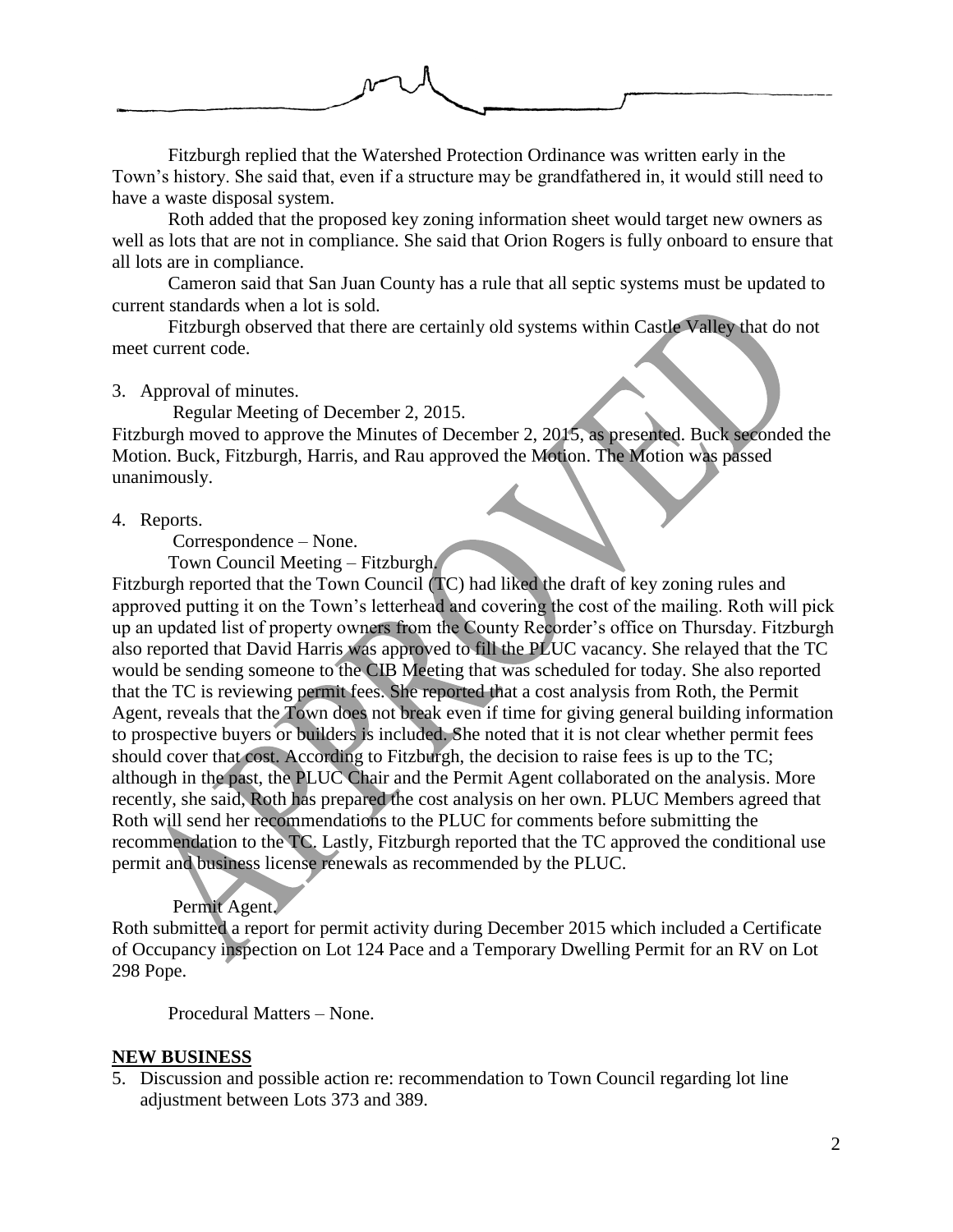

Randy Jorgen, owner of lots 373 and 389 presented a map detailing a simple lot line adjustment that transfers 70 feet of Lot 389 to Lot 373. The final lot sizes would be Lot 373-21.06 acres and Lot 389-5.28 acres.

Fitzburgh recused herself from the discussion and vote due to a financial conflict of interest.

Roth stated that no lot line adjustments in Castle Valley can result in a lot that is less than 5 acres and that accessibility and/or the need for an access easement should be clarified. She noted that the smaller lot will still exceed 5 acres and that access to the outer lot is available from the Town's current road easement.

Buck moved to approve this property line adjustment and to recommend its approval to the Town Council. Harris seconded the Motion. Buck, Harris, and Rau approved the Motion. Fitzburgh recused herself. The Motion passed with three in favor, none opposing, and one recusal.

6. Discussion and possible action re: recommendation to Town Council regarding a nonroutine conditional use permit application for a soil amendments business on Lot 186.

Wayne Newton, who rents the house on Lot 186 and is the proprietor of Multavita--an existing business formerly operated in Montana, was present for the discussion.

Roth informed PLUC Members that the Conditional Use Permit (CUP) application included two letters of support—one from a neighbor and one from the property owner of the lot.

Harris asked what kind of truck deliveries would be made. Newton responded that deliveries varied from regular UPS to UPS freight or other semi-truck transport.

Harris asked where materials would be stored. Newton said they would be stored inside. Rau asked for clarification. Newton replied that some materials would be stored in a separate shed and some inside the house.

Newton provided a sample gallon jug of his Biogize product and a few bags of his zeolite product. He said that the buyer adds water to the Biogize product and applies it with a spray applicator.

Harris asked about dust. Newton said that all mixing is done inside with the use of a filtration system that allows dust to be reclaimed for onsite use or sale.

Rau asked whether the business website request for Affiliates meant that Multavita was part of a larger business. Newton said it was not part of a larger business. Rau noted that the website suggests that there is a larger corporate structure. Newton replied that the Affiliate relationship is for subsidiary sales of the product.

Rau also asked about the source of the product videos on the website and the health claims that they made. Newton replied that the videos were independent links that provided information about the materials used in the Multavita products.

Rau expressed concern that the website is using a Castle Valley address prior to CUP approval. Newton said that he is currently using shop space at the Day Star Academy and that the Castle Valley address is the mailing address for the business.

Harris asked how the product is shipped. Newton said that he uses UPS or the postal service.

Fitzburgh said that general operating requirements for businesses within Castle Valley limit the number of vehicles visiting the property to 5 per day which includes deliveries. She also related that no marketing can be done that draws attention to the physical address of the business; only the mailing address and telephone number can be published. She further noted that general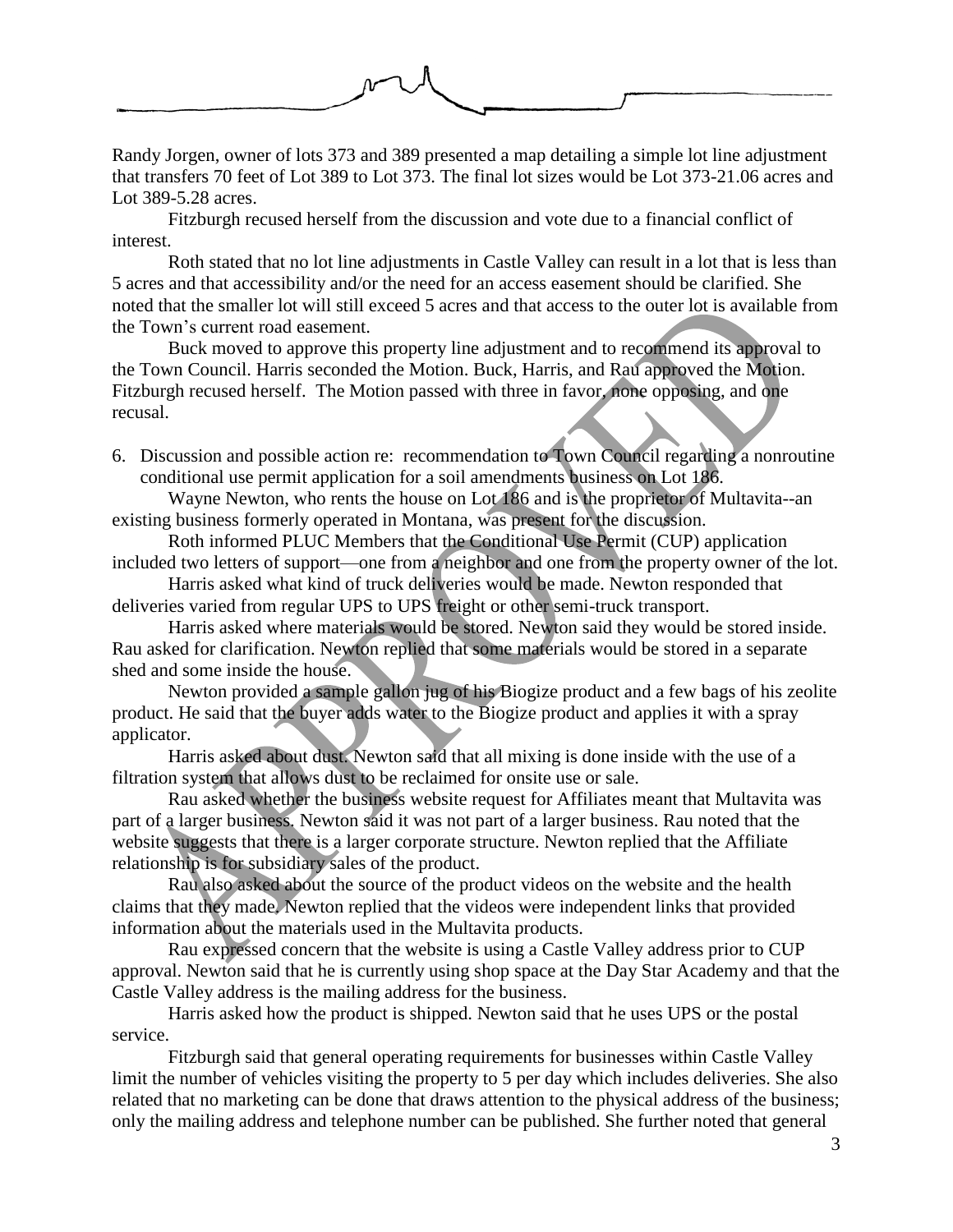

operating requirements restrict a home occupation to the use of no more than 25% of one floor of the residence and that a premise occupation is allowed the use of an accessory building but must be less that 1200 S.F. According to Newton, the storage building is less than 500 S.F.

Harris asked whether Newton expected to increase the size or volume of his operation. Newton replied that he hoped to increase volume but not size of any structure or storage. He also said there would be no walk-in business and no signage.

Rau asked whether the outside equipment currently on the property was part of the business and if it would increase as a result of the business. Newton said that equipment was not related to the business. He said the business uses a vacuum system, a scale, and a heat sealer.

Rau expressed concern about the health benefit claims made on the website for the Multavita products. Newton said that some of the products are food-grade but noted he is not allowed to make claims about health benefits. He acknowledged that some of the video links on the website may indicate health claims. He offered to discuss removing them. Rau suggested a serious review of the website.

Fitzburgh asked for clarification of whether the soil amendment product was also marketed as a health product or if the health products were separate products. Newton said that the Biogize detox product was pure activated carbon (charcoal) which is used in hospitals for detox and poison treatment. He said the products are packaged differently depending upon their use.

Rau asked to inspect the business. Newton agreed.

Roth asked for clarification on using the shed for storage and the house for packaging. Newton said that originally he had intended to conduct the business entirely within the house until his meeting with Roth who had questioned whether the shed would be used for storage. He then began to think he could use the shed for all the business operation.

Fitzburgh said that, in reviewing the general operating requirements, it seemed like he could use both the shed and the house in a nonroutine premises occupation.

Rau asked Newton to revise his cover letter to include a thorough explanation of all the products offered on the website and to make a better estimate of the required delivery schedule. Newton clarified shipping procedure for products sold. He said that the UPS delivery schedule does not coordinate with shipping product out, so he takes outgoing products to Town for UPS or postal service shipping.

Fitzburgh suggested that car visits could be restricted to something like one per day if delivery traffic were considered to be excessive.

Harris asked whether shipment occurred in waves. Newton replied yes. He said he receives shipment approximately every month and a half.

Rau proposed to continue the review at the February PLUC Meeting after inspecting the business operation.

Fitzburgh moved to table the recommendation of this request. Buck seconded the Motion. Buck, Fitzburgh, Harris, and Rau approved the Motion. The Motion was passed unanimously.

Rau asked for a new cover letter and said he will get Newton's telephone number from Roth in order to set up a time for inspection.

7. Discussion and possible action re: amendments to Ordinance 95-6: an Ordinance of the Town of Castle Valley Regarding the Building Permit Process in order to develop sewage disposal guidelines for permanent and intermittent use of yurts, teepees, and tents.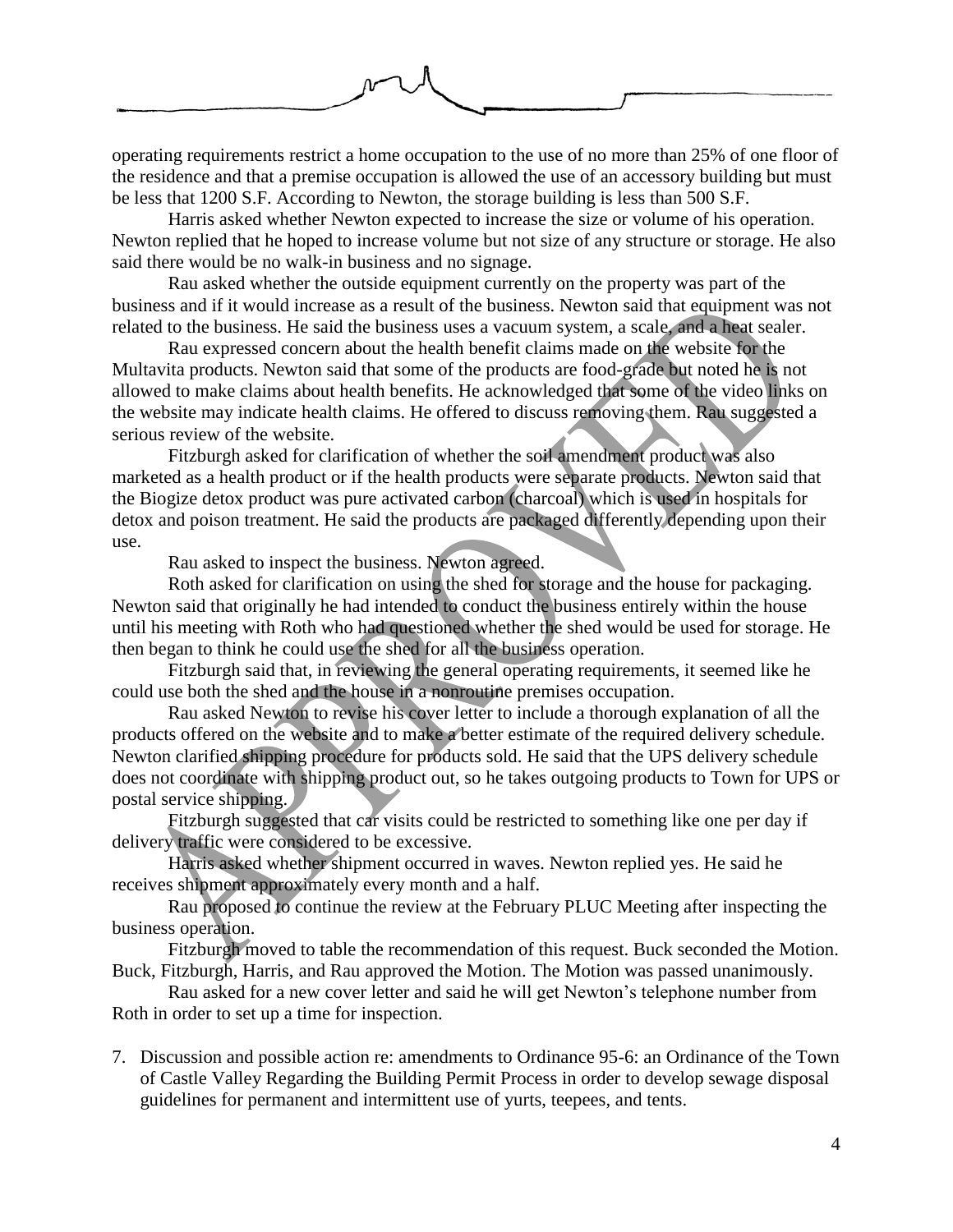

Fitzburgh reported that Orion Rogers, State Sanitarian, has been talking with his superiors to determine what kind of sewage waste handling systems would meet State Code. She said that she had asked to add this item to the Agenda because the PLUC needs to ensure that the Town's ordinances address sewage waste handling on lots with intermittent use.

Harris suggested that a distinction could be made between temporary and permanent waste sewage disposal with temporary disposal systems that meet the needs of lots with yurts, tents, etc. Although, he cautioned against creating situations where temporary disposal systems turned into permanent use.

Fitzburgh said that she envisioned a policy that would accommodate all properties, including those that are exceptionally rocky that might be unsuited for conventional systems.

Roth relayed Rogers' assertion that inspections of alternate sewage waste systems was definitely included in his job responsibilities.

Peck informed PLUC Members that a video power point presentation about septic systems was prepared for the Town when he had been PLUC Chair. He said that it included several alternative systems for people not living here all year long that would be safer and cleaner than a septic that was infrequently used. Fitzburgh asked Roth to follow-up on these suggestions and to discuss them with Rogers.

Fitzburgh suggested dropping this item from the Agenda until further information is available from Rogers regarding what State Code will allow.

8. Discussion and possible action re: approving zoning updates document(s) for mailing to new lot owners.

PLUC Members asked Roth to prepare the zoning updates document for presentation to the Town Council. Fitzburgh asked that the section on yurts, teepees, etc. be edited so that only key terms are in bold type to match the formatting of the rest of the document.

Buck moved to approve the zoning updates document to mail to new lot owners. Fitzburgh seconded the Motion. Buck, Fitzburgh, Harris, and Rau approved the Motion. The Motion was passed unanimously.

9. Discussion and possible action re: revising Septic Permit Application to clarify the application process between Castle Valley and the Southeastern Utah Health Department.

Harris suggested adding an additional step before #2 that refers to the perc test. Rau suggested adding the State Sanitarian's phone number to Step #1. Roth will contact Rogers for help in developing the wording regarding the perc tests.

Harris moved to table Item 9. Buck seconded the Motion. Buck, Fitzburgh, Harris, and Rau approved the Motion. The Motion was passed unanimously.

## **UNFINISHED**

10. Discussion re: future amendments to Ordinance 85-3 (tabled). Left tabled.

11. Discussion and possible action re: regulations for solar panels, windmills, and other alternative energy structures (tabled).

Fitzburgh moved to untable Item 11. Buck seconded the Motion. Buck, Fitzburgh, Harris, and Rau approved the Motion. The Motion was passed unanimously.